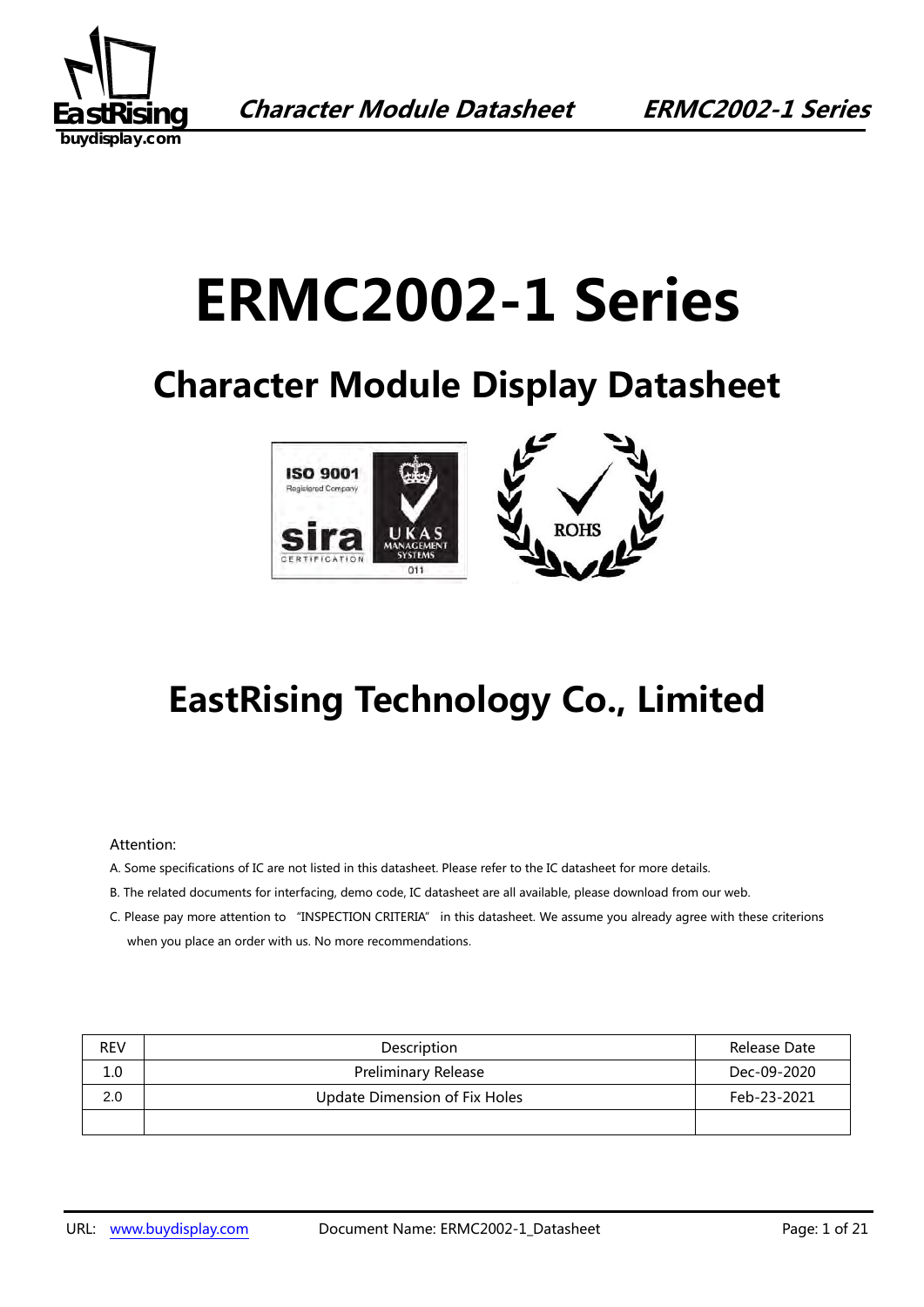

## **CONTENTS**

|  | 04<br>04                   |
|--|----------------------------|
|  | 05                         |
|  |                            |
|  | - 06                       |
|  | 06                         |
|  | 07                         |
|  |                            |
|  |                            |
|  |                            |
|  |                            |
|  | - 15<br>16<br>- 16<br>- 16 |
|  |                            |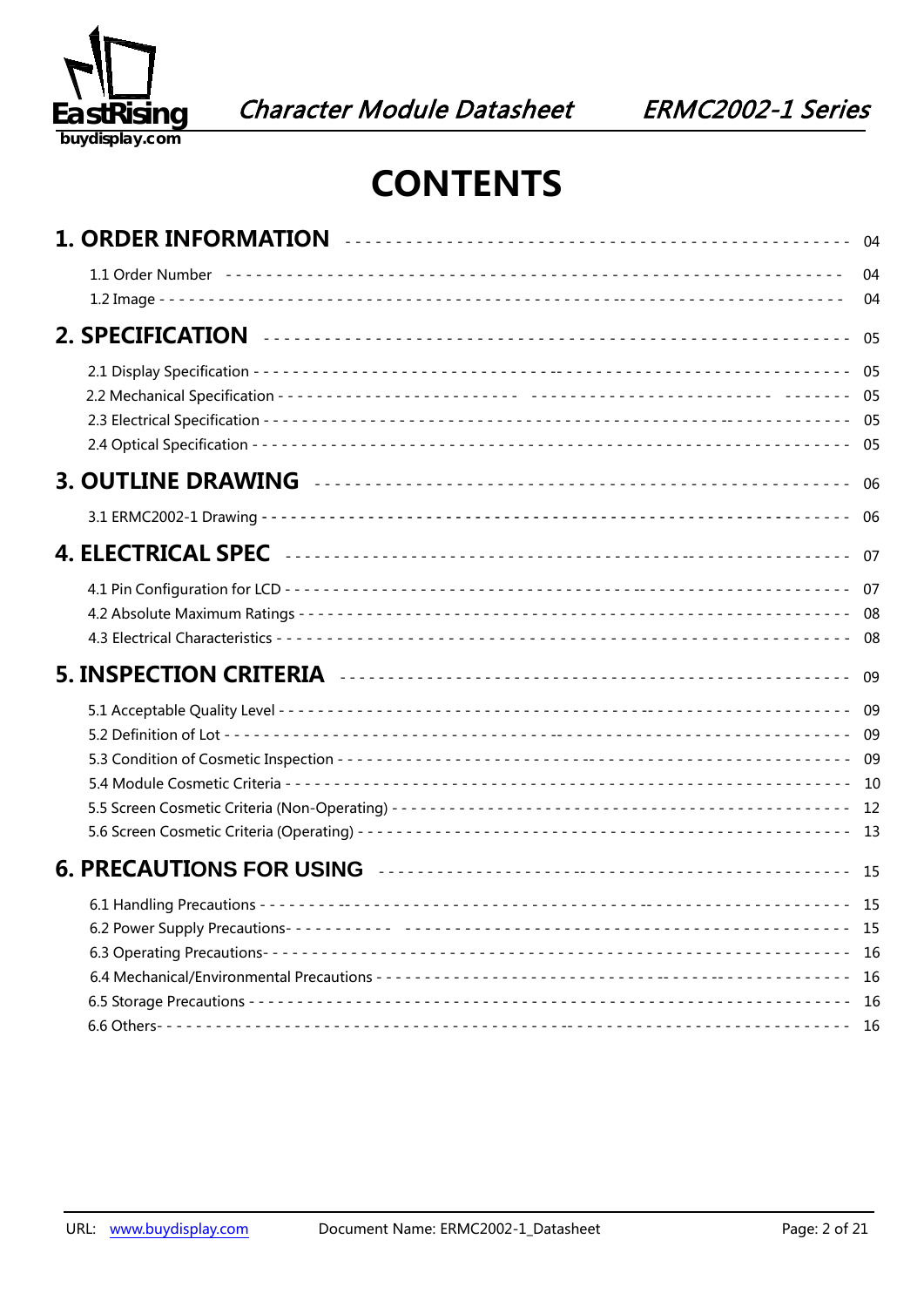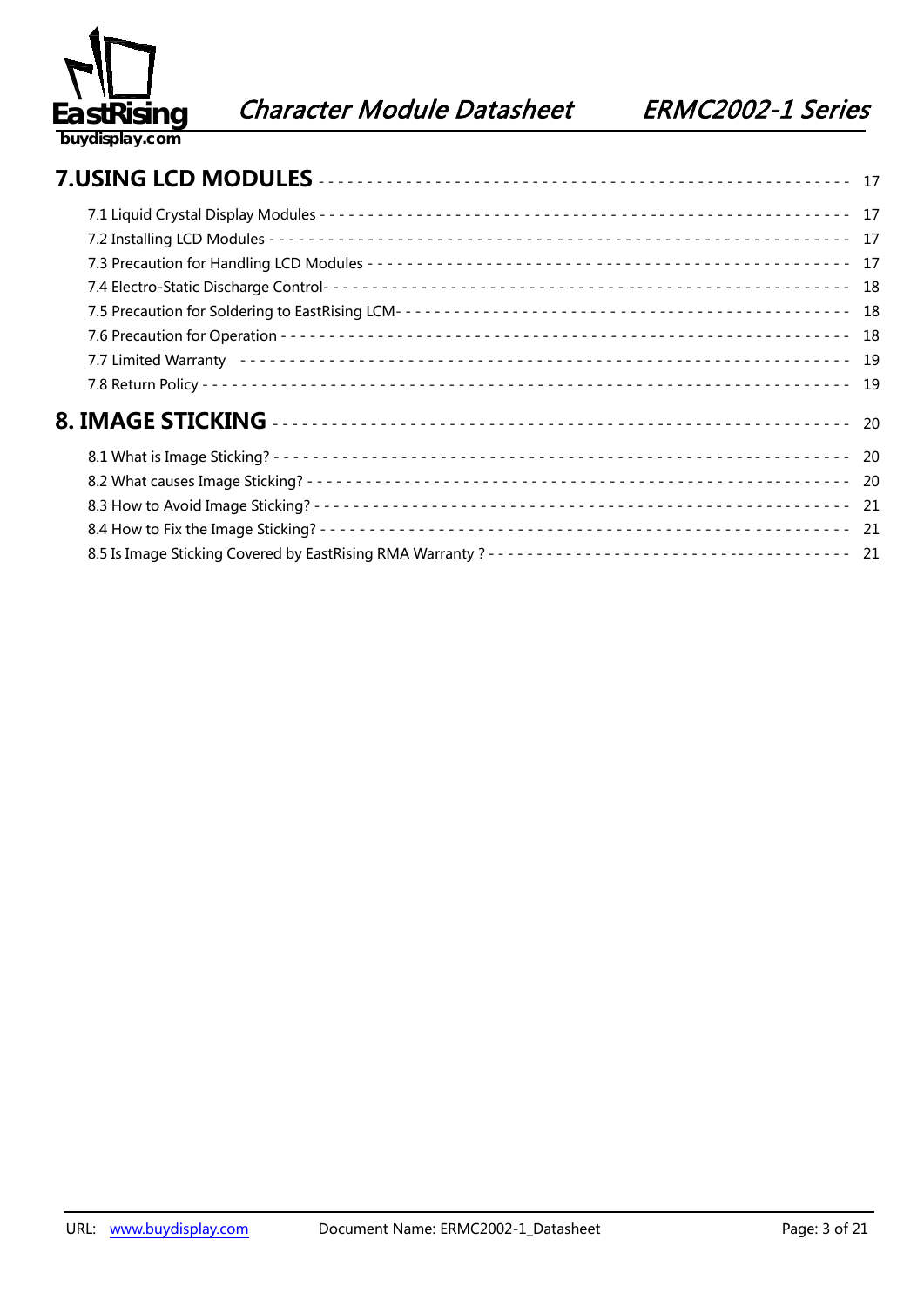

**1. ORDERING INFORMATION** 

#### 1.1 ERMC2002-1 Series Table

\*The number of series table is in accordance with number of the below series image

\* Some products in below table may not sell in our online store (buydispaly.com),please contact our sales by email (sales@buydisplay.com) for price or purchase.

| No. | <b>Part Number</b> | <b>LCD Type</b>          | <b>Backlight Color</b> | <b>Graphic &amp; Font Color</b> | <b>Background Color</b>   |
|-----|--------------------|--------------------------|------------------------|---------------------------------|---------------------------|
|     | ERMC2002SYG-1      | <b>STN Positive</b>      | Yellow Green Color     | Dark Blue Color                 | <b>Yellow Green Color</b> |
|     | ERMC2002SBS-1      | <b>STN Negative Blue</b> | <b>White Color</b>     | <b>White Color</b>              | <b>Blue Color</b>         |
|     | ERMC2002FS-1       | <b>FSTN Positive</b>     | White Color            | Black Color                     | White Color               |

#### 1.2 Image







#### ERMC2002FS-1 ↓

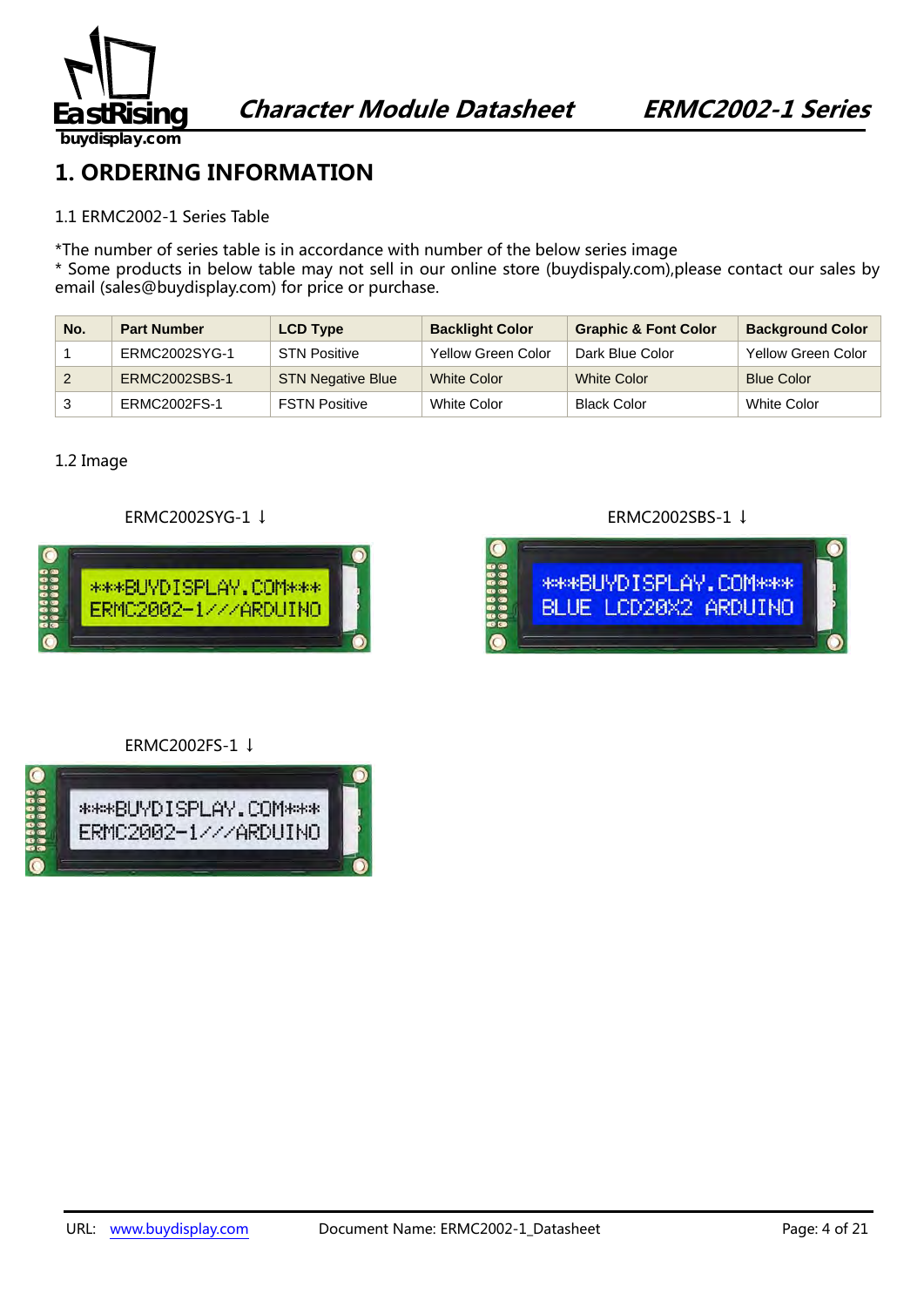

#### **2. SPECIFICATION**

#### 2.1 Display Specification

| Item                         | <b>Standard Value</b>   | Unit   |
|------------------------------|-------------------------|--------|
| Display Format               | 20 Characters x 2 Lines | Pixels |
| Display Connector            | Pin Header, 16 Pin      | $- -$  |
| <b>Operating Temperature</b> | $-20 \sim +70$          | °C     |
| Storage Temperature          | $-30 \sim +80$          | °C     |
| <b>Touch Panel Optional</b>  | No                      | $- -$  |
| Sunlight Readable            | Yes                     | $- -$  |

#### 2.2 Mechanical Specification

| Item                     | <b>Standard Value</b>      | Unit |
|--------------------------|----------------------------|------|
| <b>Outline Dimension</b> | 116.00(W)x37.00(H)x13.5(T) | mm   |
| Visual Area              | 83.00(W)x18.40(H)          | mm   |
| Active Area              | 73.51(W)x11.51(H)          | mm   |
| Dot Size                 | 0.59x0.64                  | mm   |
| Dot Pitch                | 0.65x0.71                  | mm   |

#### 2.3 Electrical Specification

| Item       | <b>Standard Value</b>                    | Unit  |
|------------|------------------------------------------|-------|
| IC Package | <b>COB</b>                               | $- -$ |
| Controller | AIP31066 or Equivalent KS0066 or SPLC780 | $- -$ |
| Interface  | 6800 8-bit Parallel, 6800 4-bit Parallel | $- -$ |

#### 2.4 Optical Specification

| Item                   | <b>Standard Value</b>                | Unit        |
|------------------------|--------------------------------------|-------------|
| LCD Type               | Refer to 1.1 ERMC2002-1 Series Table | $- -$       |
| <b>Backlight Color</b> | Refer to 1.1 ERMC2002-1 Series Table | $- -$       |
| Viewing Direction      | 6:00                                 | Clock       |
| <b>LCD Duty</b>        | 1/16                                 | Duty        |
| <b>BLCD Bias</b>       | 1/5                                  | <b>Bias</b> |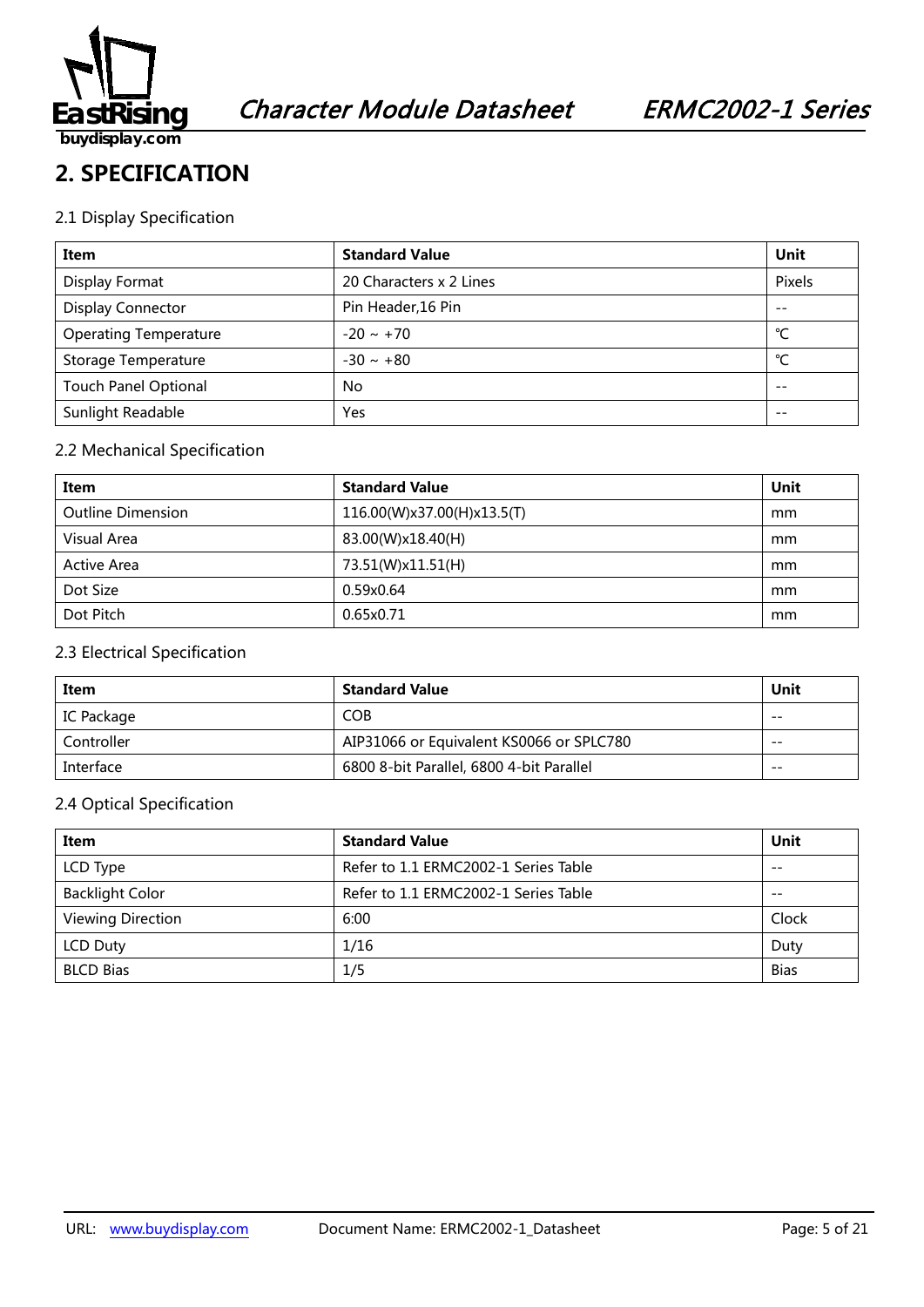

**Character Module Datasheet ERMC2002-1 Series** 

**buydisplay.com**

### **3. OUTLINE DRAWING**

3.1 ERMC2002-1 Outline Drawing

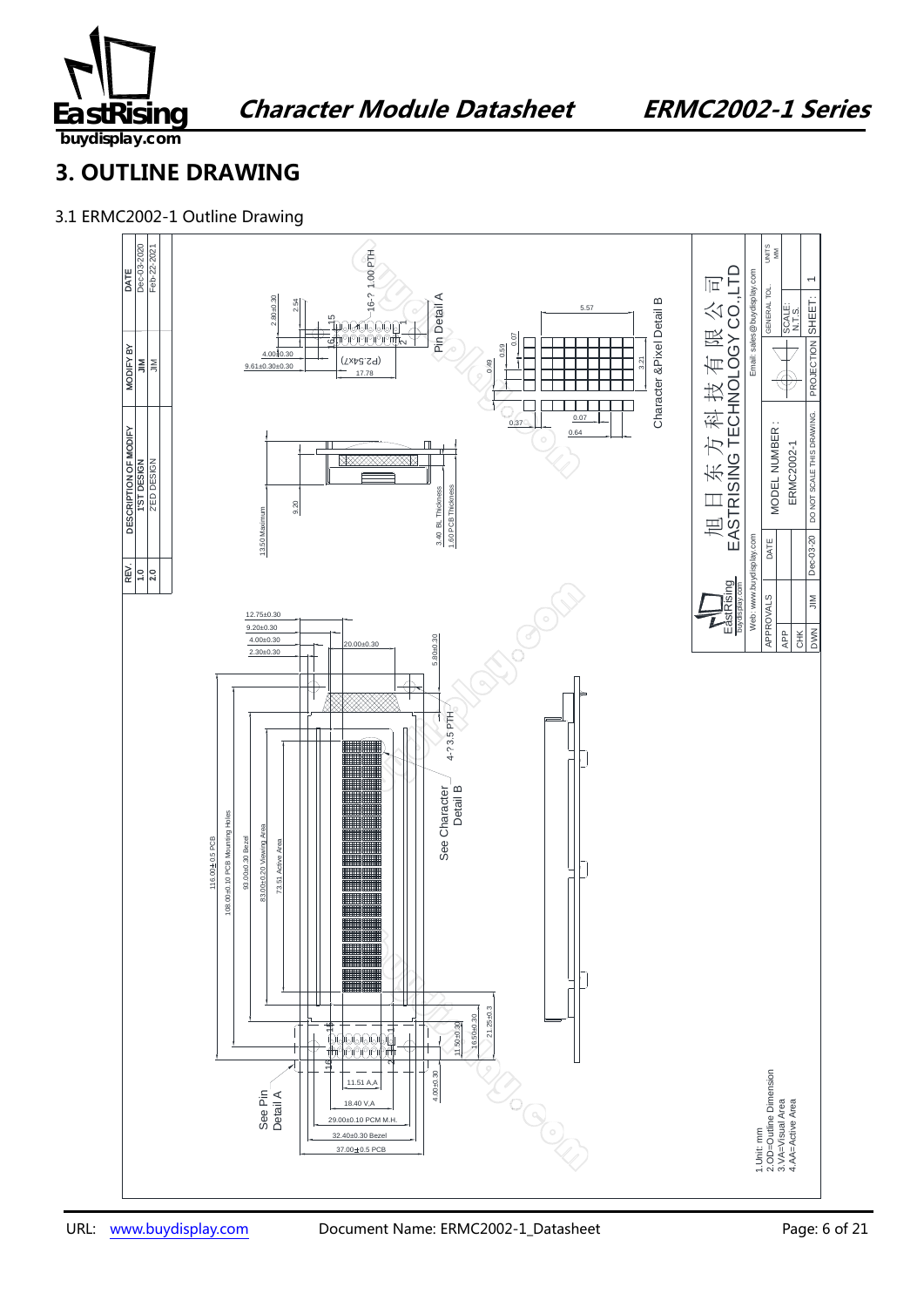

### **4. ELECTRICAL SPEC**

#### 4.1 Pin Configuration for LCD

| Pin No         | <b>Pin Name</b> | <b>Description</b>                                                         |
|----------------|-----------------|----------------------------------------------------------------------------|
| $\mathbf{1}$   | <b>VSS</b>      | Ground, 0V                                                                 |
| $\overline{2}$ | <b>VDD</b>      | Logic Power Supply                                                         |
| 3              | Vo              | Operating voltage for LCD                                                  |
| 4              | <b>RS</b>       | Data / Instruction Register Select (H: Data Signal, L: Instruction Signal) |
| 5              | R/W             | Read / Write (H: Read Mode, L: Write Mode)                                 |
| 6              | Е               | Enable Signal                                                              |
| $\overline{7}$ | DB <sub>0</sub> | Data Bit 0                                                                 |
| 8              | DB1             | Data Bit 1                                                                 |
| 9              | DB <sub>2</sub> | Data Bit 2                                                                 |
| 10             | DB <sub>3</sub> | Data Bit 3                                                                 |
| 11             | DB <sub>4</sub> | Data Bit 4                                                                 |
| 12             | DB <sub>5</sub> | Data Bit 5                                                                 |
| 13             | DB <sub>6</sub> | Data Bit 6                                                                 |
| 14             | DB7             | Data Bit 7                                                                 |
| 15             | LED_A           | <b>Backlight Anode</b>                                                     |
| 16             | $LED_K$         | <b>Backlight Cathode</b>                                                   |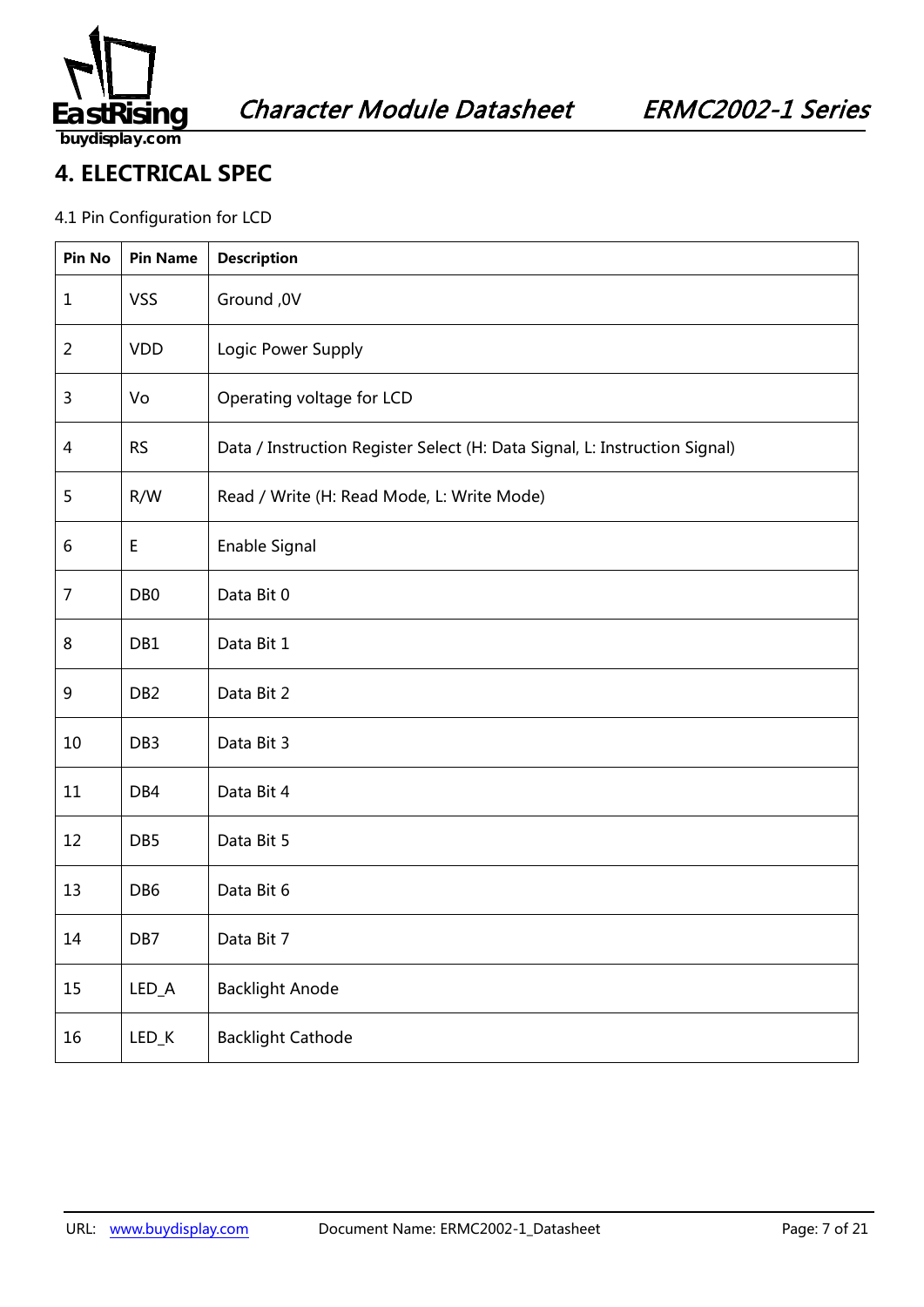

#### 4.2 Absolute Maximum Ratings

| Item                         | Symbol      | Min      | Typ | Max       | Unit |
|------------------------------|-------------|----------|-----|-----------|------|
| Power Supply for Logic       | VDD-VSS     | $-0.3$   |     | $+7.0$    |      |
| Power Supply for LCD         | <b>VLCD</b> | $VDD-15$ |     | $VDD+0.3$ |      |
| Input Voltage                | VIN         | $-0.3$   |     | $VDD+0.3$ |      |
| Supply Current for Backlight | <b>ILED</b> |          |     | 50        | mA   |

#### 4.3 Electrical Characteristics

| <b>Item</b>                  | <b>SYMBOL</b> | <b>CONDITION</b> | MIN.   | TYP.                     | MAX.       | <b>UNIT</b> |
|------------------------------|---------------|------------------|--------|--------------------------|------------|-------------|
|                              |               | $VDD=5V$         | 4.8    | 5.0                      | 5.2        |             |
| Power Supply for LCM         | VDD-VSS       | $VDD = 3.3V$     | 3.0    | 3.3                      | 3.6        | V           |
| Input Voltage                | VIL           | L Level          | $-0.3$ | $\overline{\phantom{a}}$ | 0.55       | v           |
|                              | VIH           | H Level          | 0.8VDD |                          | <b>VDD</b> | V           |
| Onput Voltage                | <b>VOL</b>    | L Level          |        | $\overline{\phantom{a}}$ | 0.2VDD     | V           |
|                              | <b>VOH</b>    | H Level          | 0.8VDD |                          | <b>VDD</b> | V           |
| Supply Current for LCM       | IDD           |                  |        |                          | 1500.0     | uA          |
| Supply Current for Backlight | <b>ILED</b>   |                  |        | 35                       | 40         | mA          |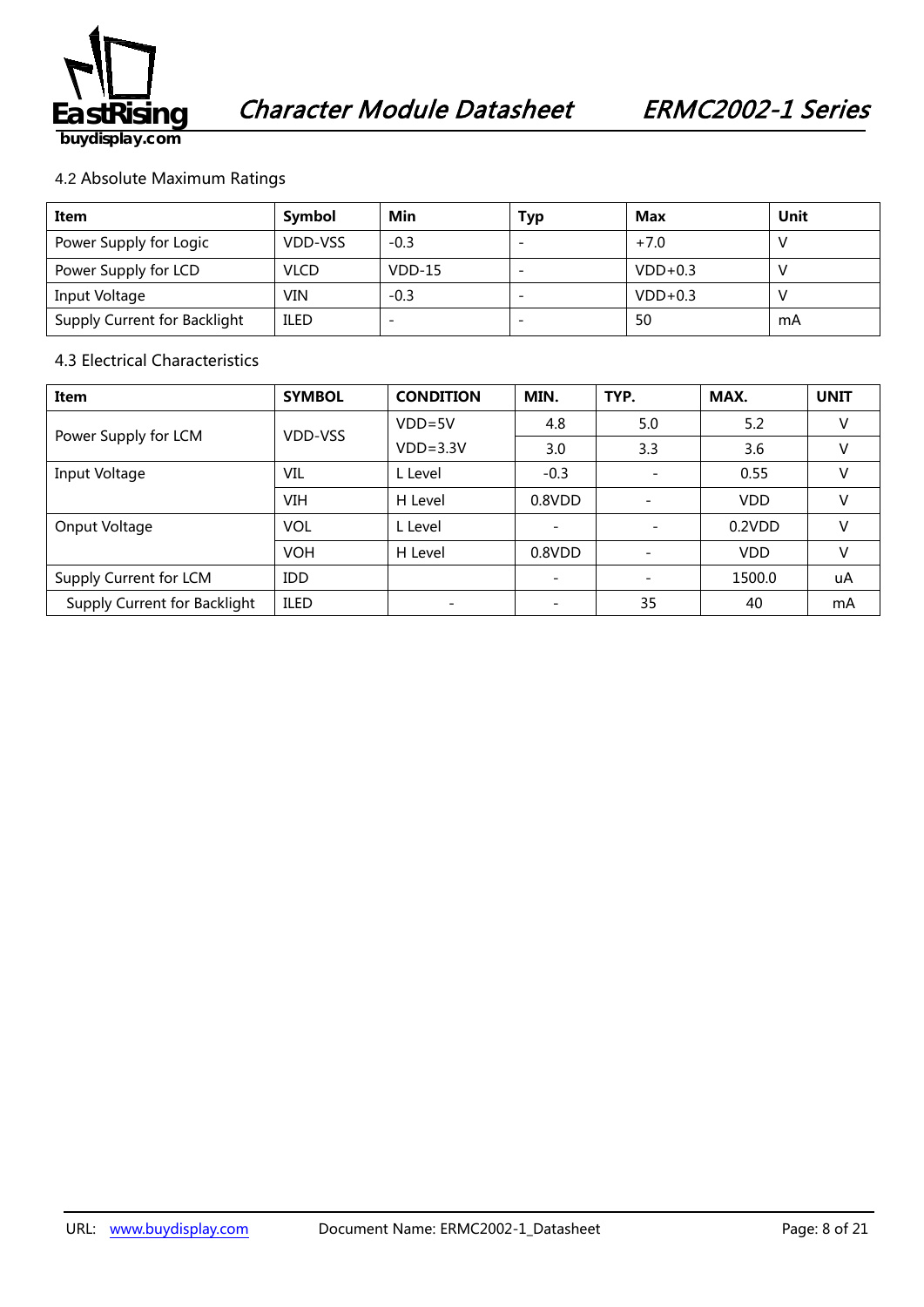

#### **5. INSPECTION CRITERIA**

#### 5.1 Acceptable Quality Level

Each lot should satisfy the quality level defined as follows

| <b>Partition</b> | <b>AOL</b> | <b>Definition</b>                                                  |  |  |  |
|------------------|------------|--------------------------------------------------------------------|--|--|--|
| A. Major         | 0.4%       | Functional defective as product                                    |  |  |  |
| B. Minor         | 1.5%       | Satisfy all functions as product but not satisfy cosmetic standard |  |  |  |

#### 5.2 Definition of Lot

One lot means the delivery quantity to customer at one time.

- 5.3 Condition of Cosmetic Inspection
- ◆ INSPECTION AND TEST
- -FUNCTION TEST
- -APPEARANCE INSPECTION
- -PACKING SPECIFICTION
- ◆ INSPECTION CONDITION
- Put under the lamp (20W) at a distance 100mm from
- Tilt upright 45 degree by the front (back) to inspect LCD appearance.
- ◆ AQL INSPECTION LEVEL
- SAMPLING METHOD: MIL-STD-105D
- SAMPLING PLAN: SINGLE
- MAJOR DEFECT: 0.4% (MAJOR)
- MINOR DEFECT: 1.5% (MINOR)
- GENERAL LEVEL: II/NORMAL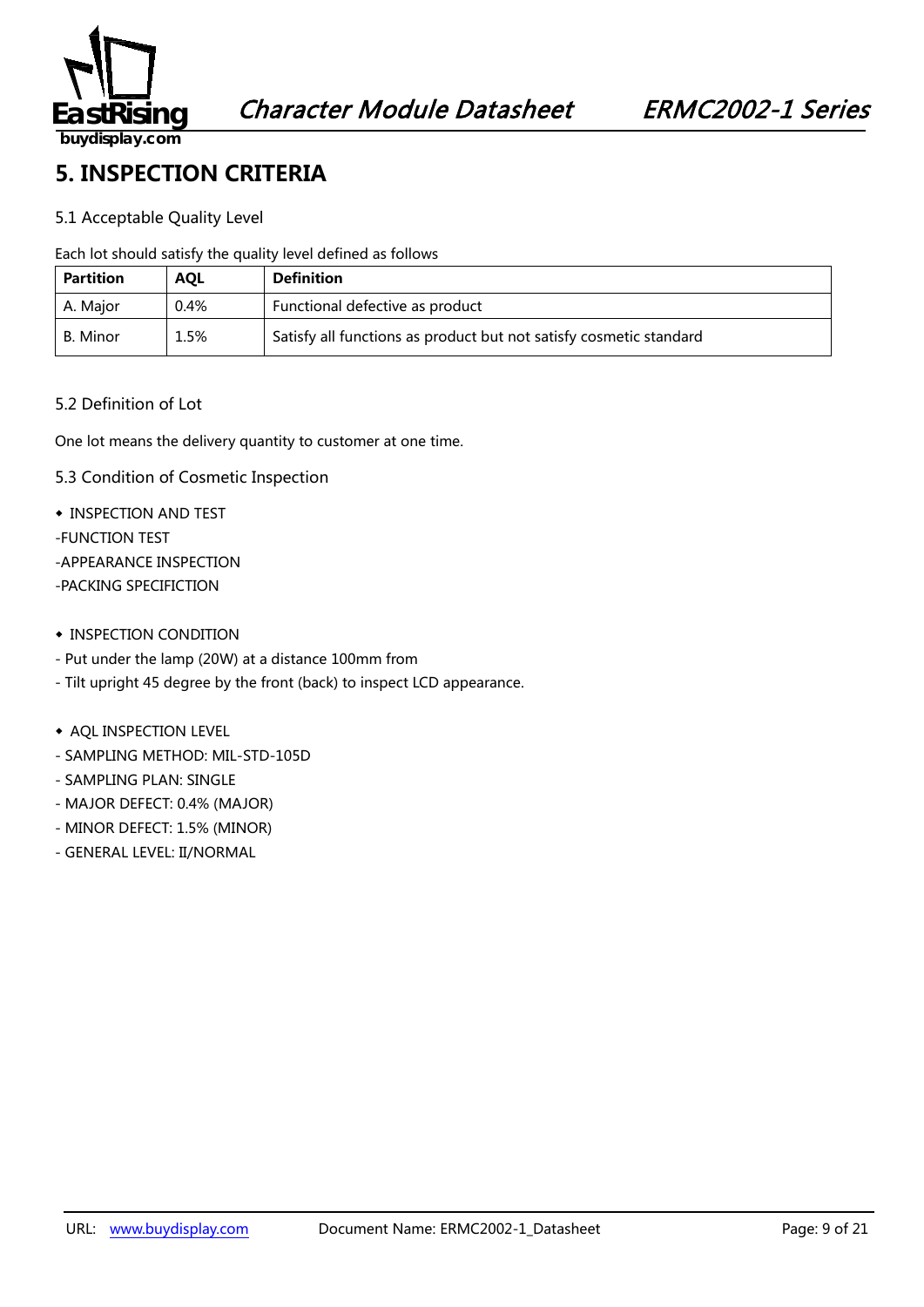

#### 5.4 Module Cosmetic Criteria

| No.          | Item                          | <b>Judgment Criterion</b>                                                                                                                                                                                          |                |
|--------------|-------------------------------|--------------------------------------------------------------------------------------------------------------------------------------------------------------------------------------------------------------------|----------------|
| $\mathbf{1}$ | Difference in Spec.           | None allowed                                                                                                                                                                                                       |                |
| 2            | Pattern Peeling               | No substrate pattern peeling and floating                                                                                                                                                                          | Major          |
| 3            | <b>Soldering Defects</b>      | No soldering missing                                                                                                                                                                                               | Major          |
|              |                               | No soldering bridge                                                                                                                                                                                                | Major          |
|              |                               | No cold soldering                                                                                                                                                                                                  | Minor          |
| 4            | Resist Flaw on Substrate      | Invisible copper foil( ¢ 0.5mm or more) on substrate pattern                                                                                                                                                       | Minor          |
| 5            | <b>Accretion of Metallic</b>  | No soldering dust                                                                                                                                                                                                  | Minor          |
|              | Foreign Matter                | No accretion of metallic foreign matters(Not exceed ¢ 0.2mm)                                                                                                                                                       |                |
| 6            | Stain                         | No stain to spoil cosmetic badly                                                                                                                                                                                   | Minor          |
| 7            | Plate Discoloring             | No plate fading, rusting and discoloring                                                                                                                                                                           | Minor          |
| 8            | Solder Amount<br>1.Lead Parts | a. Soldering side of PCB<br>Solder to form a' Filet' all around t<br>Solder should not hide the lead form<br>b.Components side<br>(In case of 'Through Hole PCB')<br>Solder to reach the Components<br>side of PCB | Minor          |
|              | 2. Flat Packages<br>3.Chips   | Either 'toe' (A) or 'heal' (B) of<br>the lead to be covered by Filet'<br>$\mathbf{B}$<br>А,<br>Lead form to be assume over<br>solder.<br>(3/2) H≥h≥(1/2)H<br>Н<br>h                                                | Minor<br>Minor |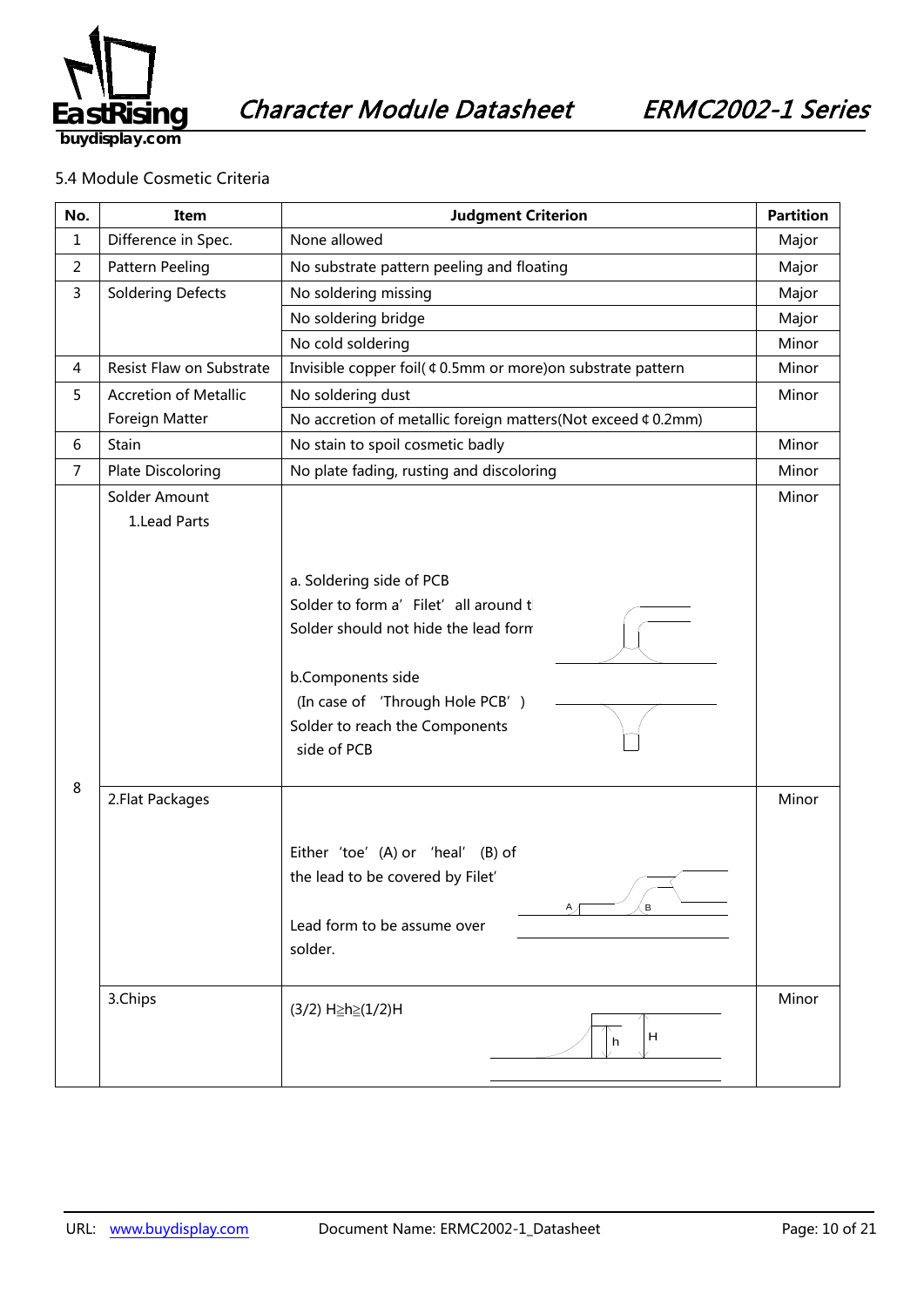

9 | Backlight Defects | 1.Light fails or flickers.(Major) 2. Color and luminance do not correspond to specifications. (Major) 3. Exceeds standards for display's blemishes, foreign matter, dark lines or scratches.(Minor) See list ← 10 | PCB Defects | Oxidation or contamination on connectors.\* 2. Wrong parts, missing parts, or parts not in specification.\* 3.Jumpers set incorrectly.(Minor) 4.Solder(if any)on bezel, LED pad, zebra pad, or screw hole pad is not smooth.(Minor) \*Minor if display functions correctly. Major if the display fails. See list ← 11 | Soldering Defects | 1. Unmelted solder paste. 2. Cold solder joints, missing solder connections, or oxidation.\* 3. Solder bridges causing short circuits.\* 4. Residue or solder balls. 5. Solder flux is black or brown. \*Minor if display functions correctly. Major if the display fails. Minor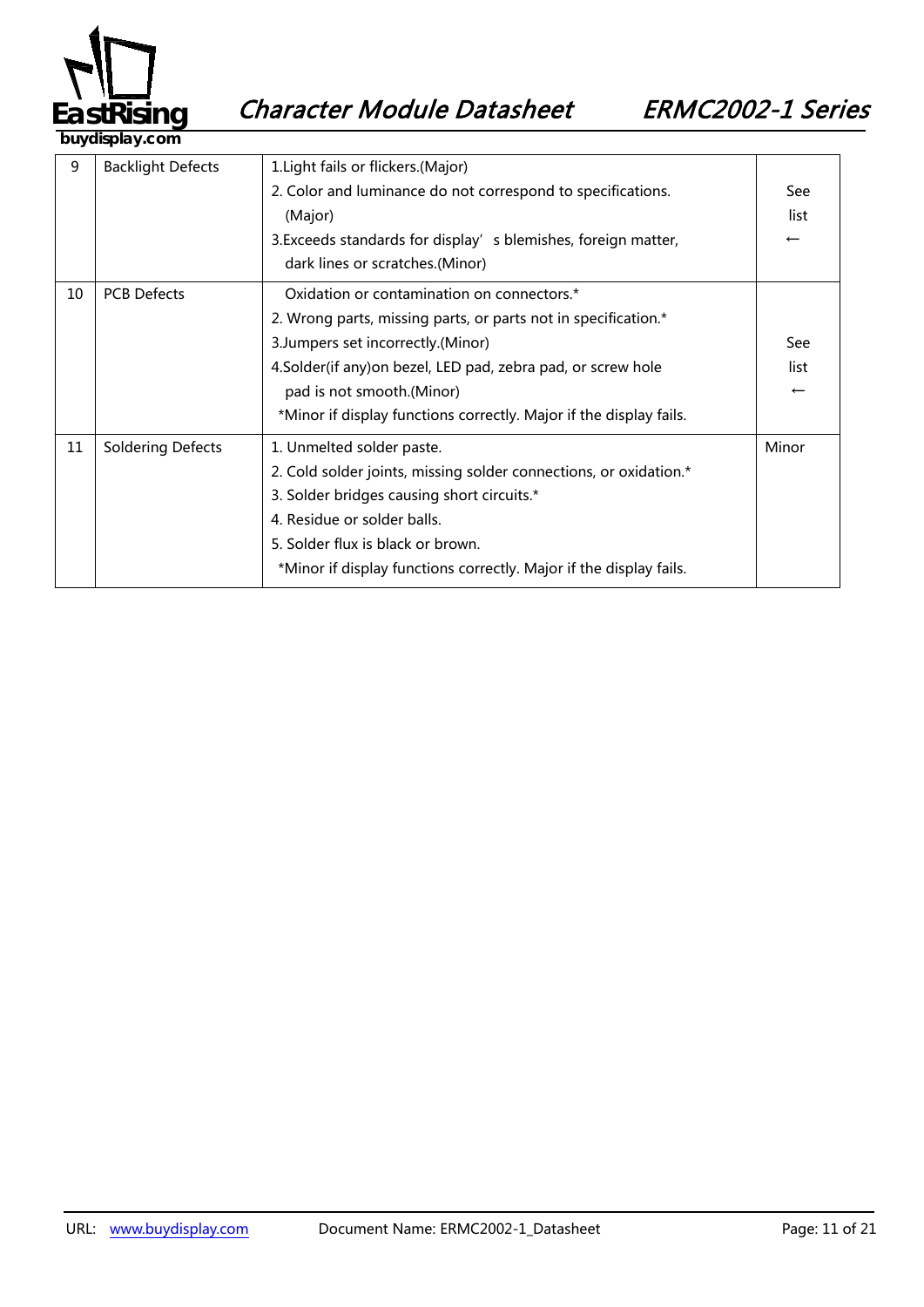

#### 5.5 Screen Cosmetic Criteria (Non-Operating)

| No. | <b>Defect</b>               | <b>Judgment Criterion</b>                                                      |                               | <b>Partition</b> |
|-----|-----------------------------|--------------------------------------------------------------------------------|-------------------------------|------------------|
| 1   | Spots                       | In accordance with Screen Cosmetic Criteria (Operating) No.1.                  |                               | Minor            |
| 2   | Lines                       | In accordance with Screen Cosmetic Criteria (Operation) No.2.                  |                               | Minor            |
| 3   | <b>Bubbles in Polarizer</b> |                                                                                |                               | Minor            |
|     |                             | Size: d mm                                                                     | Acceptable Qty in active area |                  |
|     |                             | $d \leq 0.3$                                                                   | Disregard                     |                  |
|     |                             | $0.3 < d \le 1.0$                                                              | 3                             |                  |
|     |                             | $1.0 < d \le 1.5$                                                              |                               |                  |
|     |                             | 1.5 < d                                                                        | 0                             |                  |
|     |                             |                                                                                |                               |                  |
|     |                             |                                                                                |                               |                  |
| 4   | Scratch                     | In accordance with spots and lines operating cosmetic criteria, When the light |                               | Minor            |
|     |                             | reflects on the panel surface, the scratches are not to be remarkable.         |                               |                  |
| 5   | Allowable density           | Above defects should be separated more than 30mm each other.                   |                               | Minor            |
| 6   | Coloration                  | Not to be noticeable coloration in the viewing area of the LCD panels.         |                               | Minor            |
|     |                             | Back-lit type should be judged with back-lit on state only.                    |                               |                  |
| 7   | Contamination               | Not to be noticeable.                                                          |                               | Minor            |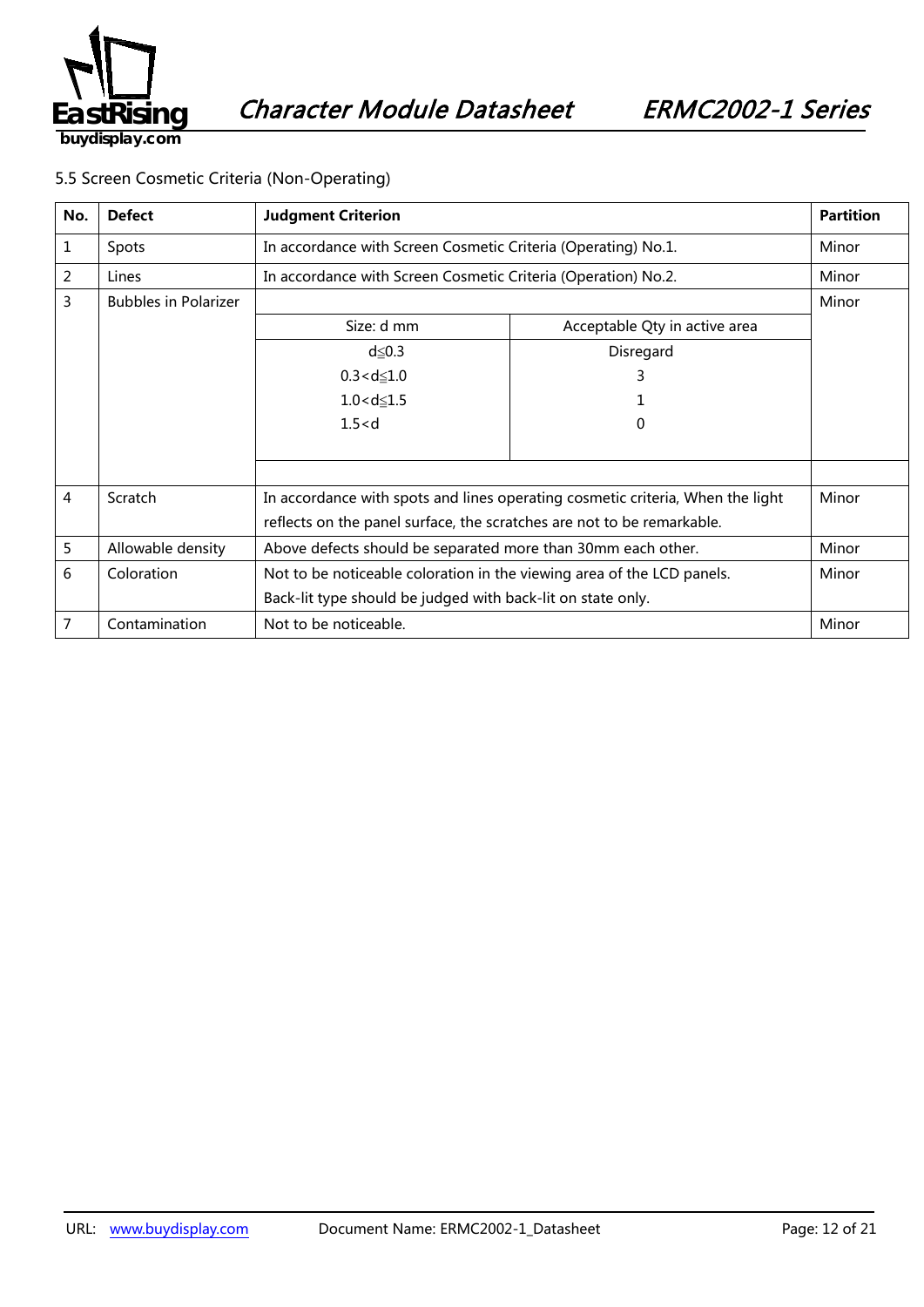

#### 5.6 Screen Cosmetic Criteria (Operating)

| No.            | <b>Defect</b>                                         | <b>Judgment Criterion</b>                                                                                                                                                                                                            |                                                                | <b>Partition</b> |  |  |
|----------------|-------------------------------------------------------|--------------------------------------------------------------------------------------------------------------------------------------------------------------------------------------------------------------------------------------|----------------------------------------------------------------|------------------|--|--|
| $\mathbf 1$    | Spots                                                 | A) Clear                                                                                                                                                                                                                             |                                                                | Minor            |  |  |
|                |                                                       | Size:d mm                                                                                                                                                                                                                            | Acceptable Qty in active area                                  |                  |  |  |
|                |                                                       | $d \leq 0.1$                                                                                                                                                                                                                         | Disregard                                                      |                  |  |  |
|                |                                                       | $0.1 < d \le 0.2$                                                                                                                                                                                                                    | 6                                                              |                  |  |  |
|                |                                                       | $0.2 < d \le 0.3$                                                                                                                                                                                                                    | $\overline{2}$                                                 |                  |  |  |
|                |                                                       | 0.3 < d                                                                                                                                                                                                                              | 0                                                              |                  |  |  |
|                |                                                       | Note: Including pin holes and defective dots which must be within one pixel                                                                                                                                                          |                                                                |                  |  |  |
|                |                                                       | Size.                                                                                                                                                                                                                                |                                                                |                  |  |  |
|                |                                                       | Unclear                                                                                                                                                                                                                              |                                                                |                  |  |  |
|                |                                                       | Size:d mm                                                                                                                                                                                                                            | Acceptable Qty in active area                                  |                  |  |  |
|                |                                                       | $d \leq 0.2$                                                                                                                                                                                                                         | Disregard                                                      |                  |  |  |
|                |                                                       | $0.2 < d \le 0.5$                                                                                                                                                                                                                    | 6                                                              |                  |  |  |
|                |                                                       | $0.5 < d \le 0.7$                                                                                                                                                                                                                    | $\overline{2}$                                                 |                  |  |  |
|                |                                                       | 0.7 < d                                                                                                                                                                                                                              | $\pmb{0}$                                                      |                  |  |  |
| $\overline{2}$ | Lines                                                 | Clear<br>A)                                                                                                                                                                                                                          |                                                                | Minor            |  |  |
|                |                                                       | (0)<br>$L$ 5.0<br>$\infty$<br>2.0<br>(6)<br>0.05<br>0.02<br>Note: () - Acceptable Qty in active area<br>L - Length (mm)<br>W -Width(mm)<br>∞-Disregard<br>B) Unclear<br>L 10.0 $\vert$ $\vert$<br>$\infty$<br>(6)<br>$2.0\,$<br>0.05 | See No.1<br>W<br>0.1<br>(0)<br>See No.1<br>$-$ W<br>0.3<br>0.5 |                  |  |  |
|                | = The shade and size are not changed by Vo.<br>Clear' |                                                                                                                                                                                                                                      |                                                                |                  |  |  |
|                | Unclear' = The shade and size are changed by Vo.      |                                                                                                                                                                                                                                      |                                                                |                  |  |  |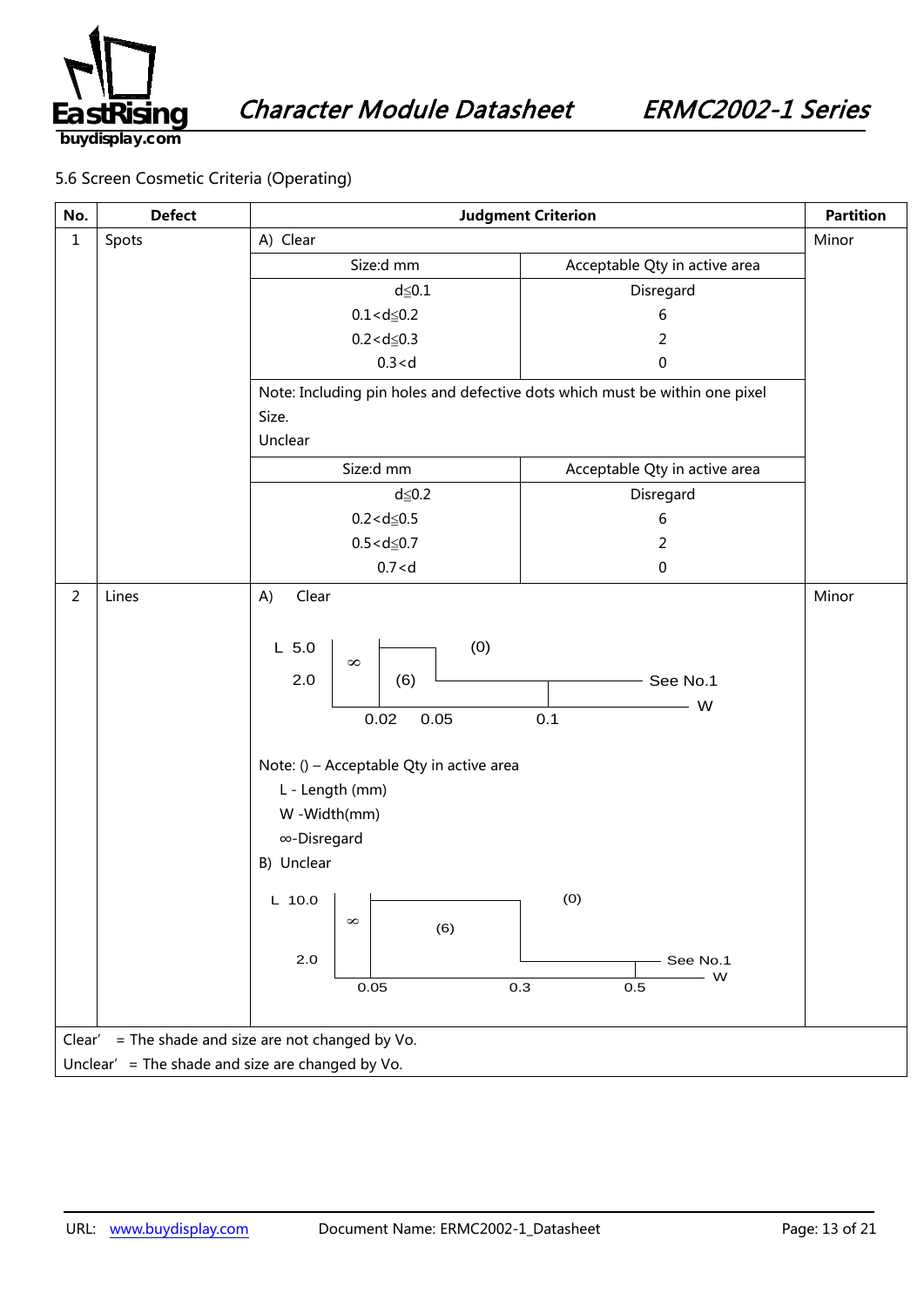

Character Module Datasheet ERMC2002-1 Series

**buydisplay.com**

| No.                                        | <b>Defect</b>     | <b>Judgment Criterion</b>                                            | <b>Partition</b> |  |
|--------------------------------------------|-------------------|----------------------------------------------------------------------|------------------|--|
| 3                                          | Rubbing line      | Not to be noticeable.                                                | Minor            |  |
| 4                                          | Allowable density | Above defects should be separated more than 10mm each other.         | Minor            |  |
| 5                                          | Rainbow           | Not to be noticeable.                                                | Minor            |  |
| 6                                          | Dot size          | To be 95%~105% of the dot size (Typ.) in drawing.                    |                  |  |
|                                            |                   | Partial defects of each dot (ex.pin-hole) should be treated as spot. |                  |  |
|                                            |                   | (see Screen Cosmetic Criteria (Operating) No.1)                      |                  |  |
| $\overline{7}$                             | <b>Brightness</b> | Brightness Uniformity must be BMAX/BMIN≦2                            | Minor            |  |
|                                            | (only back-lit    | - BMAX : Max.value by measure in 5 points                            |                  |  |
|                                            | Module)           | - BMIN : Min.value by measure in 5 points                            |                  |  |
|                                            |                   | Divide active area into 4 vertically and horizontally.               |                  |  |
|                                            |                   | Measure 5 points shown in the following figure.                      |                  |  |
|                                            |                   |                                                                      |                  |  |
|                                            |                   |                                                                      |                  |  |
|                                            |                   |                                                                      |                  |  |
|                                            |                   |                                                                      |                  |  |
|                                            |                   |                                                                      |                  |  |
|                                            |                   |                                                                      |                  |  |
| 8                                          | Contrast          | Contrast Uniformity must be BmAX/BMIN≦2                              | Minor            |  |
|                                            | Uniformity        | Measure 5 points shown in the following figure.                      |                  |  |
|                                            |                   | Dashed lines divide active area into 4 vertically and horizontally.  |                  |  |
|                                            |                   | Measuring points are located at the inter-sections of dashed line.   |                  |  |
|                                            |                   |                                                                      |                  |  |
|                                            |                   |                                                                      |                  |  |
|                                            |                   |                                                                      |                  |  |
|                                            |                   |                                                                      |                  |  |
|                                            |                   |                                                                      |                  |  |
|                                            |                   |                                                                      |                  |  |
|                                            |                   | Note: BMAX - Max.value by measure in 5 points.                       |                  |  |
|                                            |                   | BMIN - Min.value by measure in 5 points.                             |                  |  |
|                                            |                   | $O$ – Measuring points in $\updownarrow$ 10mm.                       |                  |  |
|                                            |                   |                                                                      |                  |  |
| Note:                                      |                   |                                                                      |                  |  |
| (1) Size: d=(long length + short length)/2 |                   |                                                                      |                  |  |

(2) The limit samples for each item have priority.

(3) Complexed defects are defined item by item, but if the number of defects is defined in above table, the total number should not exceed 10.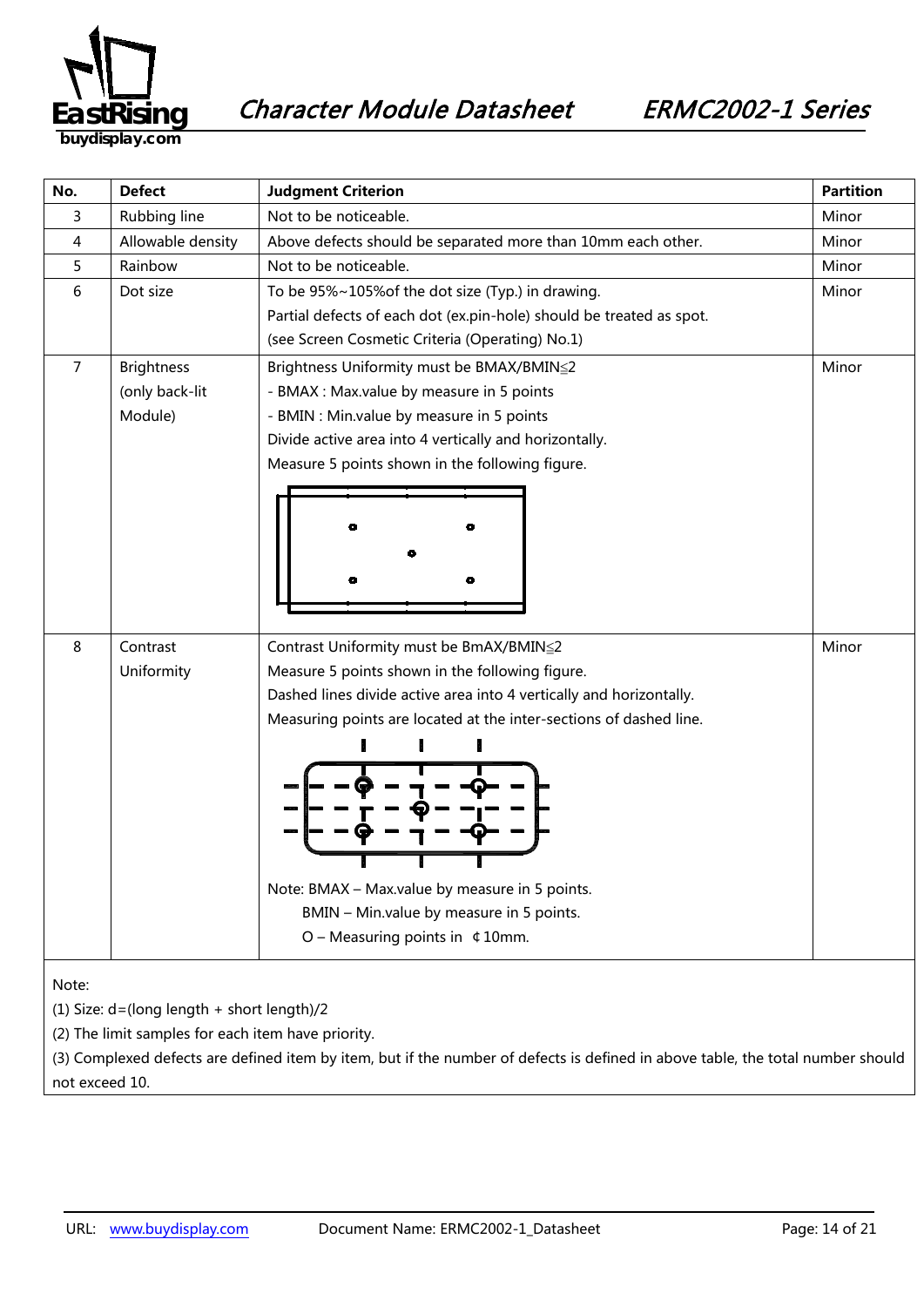

(4) In case of 'concentration', even the spots or the lines of 'disregarded' size should not be allowed. Following three situations should be treated as 'concentration'.

- -7 or over defects in circle of ¢5mm.
- -10 or over defects in circle of ¢10mm
- -20 or over defects in circle of ¢20mm

### **6. PRECAUTIONS FOR USING**

#### 6.1 Handling Precautions

- ◆ This device is susceptible to Electro-Static Discharge (ESD) damage. Observe Anti-Static precautions.
- ◆ EastRising display panel is made of glass. Do not subject it to a mechanical shock by dropping it or impact.
- ◆ If EastRising display panel is damaged and the liquid crystal substance leaks out, be sure not to get any in your mouth. If the substance contacts your skin or clothes, wash it off using soap and water.
- ◆ Do not apply excessive force to the EastRising display surface or the adjoining areas since this may cause the color tone to vary.
- ◆ The polarizer covering the EastRising display surface of the LCD module is soft and easily scratched. Handle this polarizer carefully.
- ◆ If EastRising display surface becomes contaminated, breathe on the surface and gently wipe it with a soft dry cloth. If it is heavily contaminated, moisten cloth with one of the following Isopropyl or alcohol.
- ◆ Solvents other than those above-mentioned may damage the polarizer. Especially, do not use the Water.
- ◆ Exercise care to minimize corrosion of the electrode. Corrosion of the electrodes is accelerated by water droplets, moisture condensation or a current flow in a high-humidity environment.
- ◆ Install the EastRising LCD Module by using the mounting holes. When mounting the LCD module make sure it is free of twisting, warping and distortion. In particular, do not forcibly pull or bend the cable or the backlight cable.
- ◆ Do not attempt to disassemble or process EastRising LCD module.
- ◆ NC terminal should be open. Do not connect anything.
- ◆ If the logic circuit power is off, do not apply the input signals.
- ◆ To prevent destruction of the elements by static electricity, be careful to maintain an optimum work environment. -Be sure to ground the body when handling EastRising LCD modules.

-Tools required for assembling, such as soldering irons, must be properly grounded.

-To reduce the amount of static electricity generated, do not conduct assembling and other work under dry conditions.

-The LCD module is coated with a film to protect the display surface. Exercise care when peeling off this protective film since static electricity may be generated.

#### 6.2 Power Supply Precautions

- *38B5246139B*◆ Identify and, at all times, observe absolute maximum ratings for both logic and LC drivers. Note that there is some variance between models.
- ◆ Prevent the application of reverse polarity to VDD and VSS, however briefly.
- ◆ Use a clean power source free from transients. Power-up conditions are occasionally jolting and may exceed the maximum ratings of EastRising modules.
- ◆ The VDD power of EastRising module should also supply the power to all devices that may access the display. Don't allow the data bus to be driven when the logic supply to the module is turned off.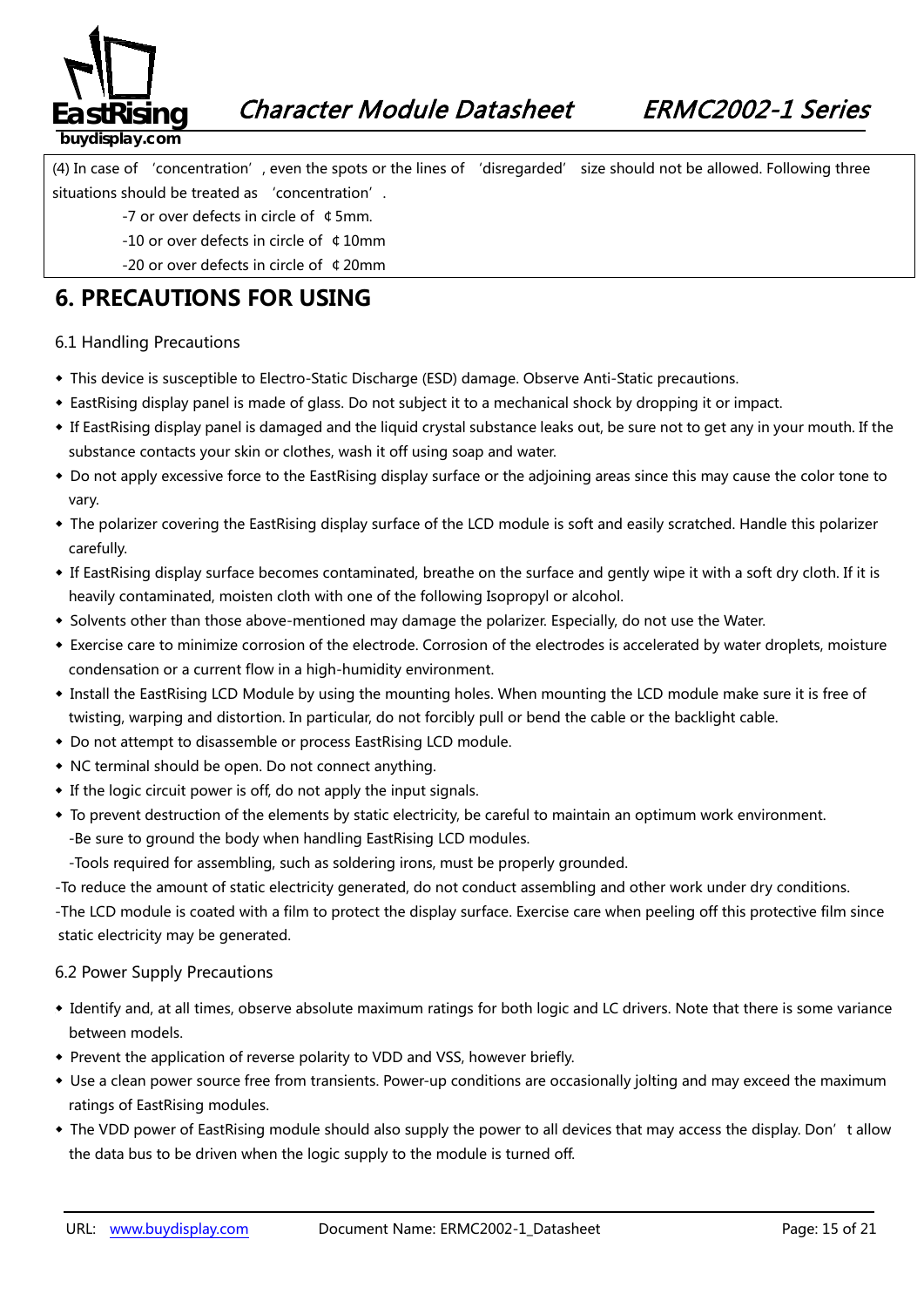

#### 6.3 Operating Precautions

- ◆ DO NOT plug or unplug EastRising module when the system is powered up.
- ◆ Minimize the cable length between EastRising module and host MPU.
- ◆ For models with backlights, do not disable the backlight by interrupting the HV line. Unload inverters produce voltage extremes that may arc within a cable or at the display.
- ◆ Operate EastRising module within the limits of the modules temperature specifications.

#### 6.4 Mechanical/Environmental Precautions

- ◆ Improper soldering is the major cause of module difficulty. Use of flux cleaner is not recommended as they may seep under the electrometric connection and cause display failure.
- ◆ Mount EastRising module so that it is free from torque and mechanical stress.
- ◆ Surface of the LCD panel should not be touched or scratched. The display front surface is an easily scratched, plastic polarizer. Avoid contact and clean only when necessary with soft, absorbent cotton dampened with petroleum benzene.
- ◆ Always employ anti-static procedure while handling EastRising module.
- ◆ Prevent moisture build-up upon the module and observe the environmental constraints for storage tem
- ◆ Do not store in direct sunlight
- ◆ If leakage of the liquid crystal material should occur, avoid contact with this material, particularly ingestion. If the body or clothing becomes contaminated by the liquid crystal material, wash thoroughly with water and soap.

#### 6.5 Storage Precautions

When storing the LCD modules, avoid exposure to direct sunlight or to the light of fluorescent lamps.

Keep EastRising modules in bags (avoid high temperature / high humidity and low temperatures below 0 °C.

Whenever possible, EastRising LCD modules should be stored in the same conditions in which they were shipped from our company.

#### 6.6 Others

Liquid crystals solidify under low temperature (below the storage temperature range) leading to defective orientation or the generation of air bubbles (black or white). Air bubbles may also be generated if the module is subject to a low temperature. If EastRising LCD modules have been operating for a long time showing the same display patterns, the display patterns may remain on the screen as ghost images and a slight contrast irregularity may also appear. A normal operating status can be regained by suspending use for some time. It should be noted that this phenomenon does not adversely affect performance reliability.

To minimize the performance degradation of the LCD modules resulting from destruction caused by static electricity etc., exercise care to avoid holding the following sections when handling the modules.

-Exposed area of the printed circuit board.

-Terminal electrode sections.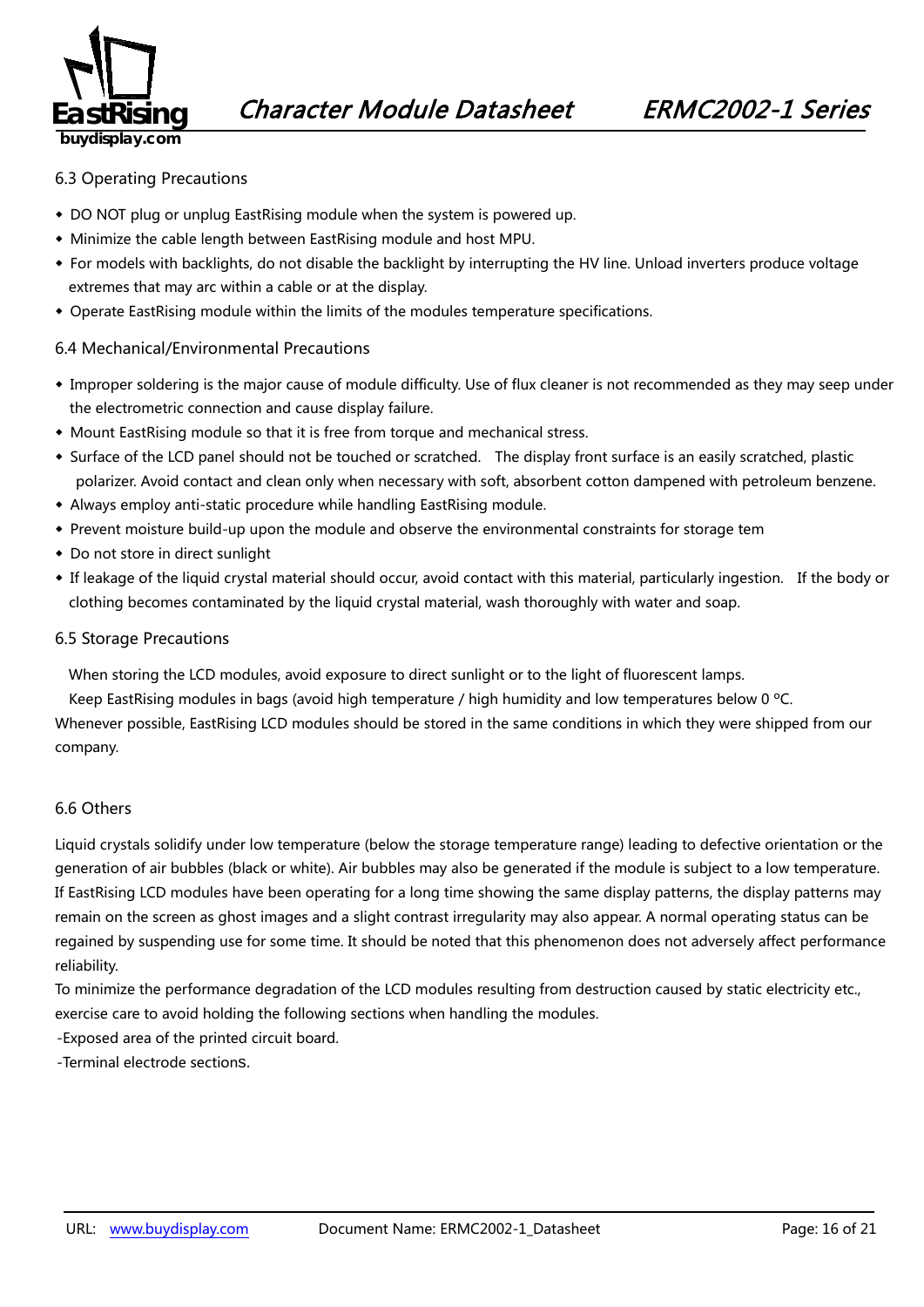

### **7. USING LCD MODULES**

#### 7.1 Liquid Crystal Display Modules

EastRising LCD is composed of glass and polarizer. Pay attention to the following items when handling.

- ◆ Please keep the temperature within specified range for use and storage. Polarization degradation, bubble generation or polarizer peel-off may occur with high temperature and high humidity.
- ◆ Do not touch, push or rub the exposed polarizers with anything harder than an HB pencil lead (glass, tweezers, etc.).
- ◆ N-hexane is recommended for cleaning the adhesives used to attach front/rear polarizers and reflectors made of organic substances which will be damaged by chemicals such as acetone, toluene, ethanol and isopropyl alcohol.
- ◆ When EastRising display surface becomes dusty, wipe gently with absorbent cotton or other soft material like chamois soaked in petroleum benzin. Do not scrub hard to avoid damaging the display surface.
- ◆ Wipe off saliva or water drops immediately, contact with water over a long period of time may cause deformation or color fading.
- ◆ Avoid contacting oil and fats.
- ◆ Condensation on the surface and contact with terminals due to cold will damage, stain or dirty the polarizers. After products are tested at low temperature they must be warmed up in a container before coming is contacting with room temperature air.
- ◆ Do not put or attach anything on EastRising display area to avoid leaving marks on.
- ◆ Do not touch the display with bare hands. This will stain the display area and degradate insulation between terminals (some cosmetics are determinated to the polarizers).
- ◆ As glass is fragile. It tends to become or chipped during handling especially on the edges. Please avoid dropping.

#### 7.2 Installing LCD Modules

- ◆ Cover the surface with a transparent protective plate to protect the polarizer and LC cell.
- ◆ When assembling the LCM into other equipment, the spacer to the bit between the LCM and the fitting

plate should have enough height to avoid causing stress to the module surface, refer to the individual specifications for measurements. The measurement tolerance should be±0.1mm.

#### 7.3 Precaution for Handling LCD Modules

Since EastRising LCM has been assembled and adjusted with a high degree of precision; avoid applying excessive shocks to the module or making any alterations or modifications to it.

- ◆ Do not alter, modify or change the shape of the tab on the metal frame.
- ◆ Do not make extra holes on the printed circuit board, modify its shape or change the positions of components to be attached.
- ◆ Do not damage or modify the pattern writing on the printed circuit board.
- ◆ Absolutely do not modify the zebra rubber strip (conductive rubber) or heat seal connector.
- ◆ Except for soldering the interface, do not make any alterations or modifications with a soldering iron.
- ◆ Do not drop, bend or twist EastRising LCM.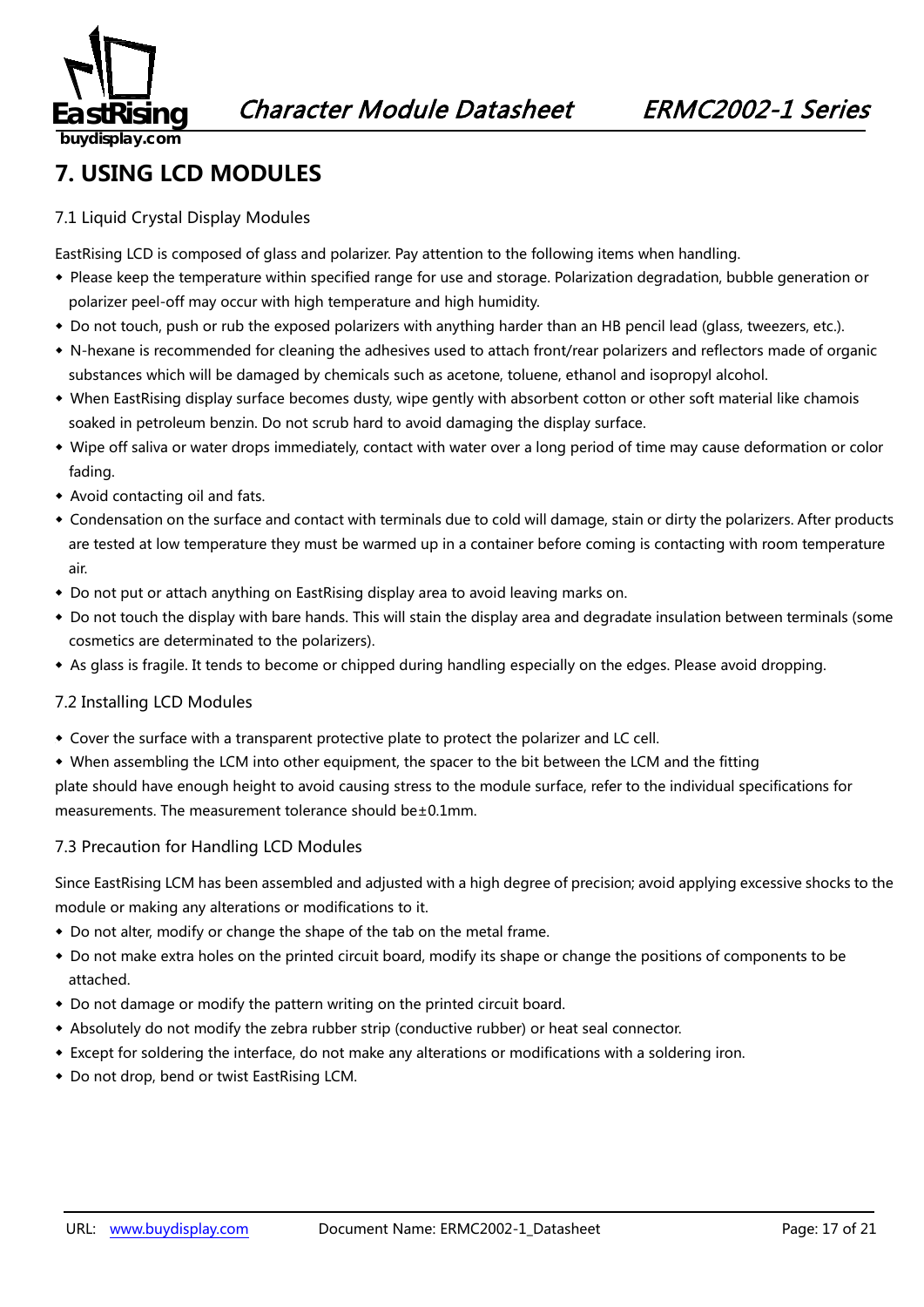

#### 7.4 Electro-Static Discharge Control

Since this module uses a CMOS LSI, the same careful attention should be paid to electrostatic discharge as for an ordinary CMOS IC.

- ◆ Make certain that you are grounded when handing LCM.
- ◆ Before remove LCM from its packing case or incorporating it into a set, be sure the module and your body have the same electric potential.
- ◆ When soldering the terminal of LCM, make certain the AC power source for the soldering iron does not leak.
- ◆ When using an electric screwdriver to attach LCM, the screwdriver should be of ground potentiality to minimize as much as possible any transmission of electromagnetic waves produced sparks coming from the commutator of the motor.
- ◆ As far as possible make the electric potential of your work clothes and that of the work bench the ground potential.
- ◆ To reduce the generation of static electricity be careful that the air in the work is not too dried. A relative humidity of 50%-60% is recommended.

#### 7.5 Precaution for Soldering to EastRising LCM

- ◆ Observe the following when soldering lead wire, connector cable and etc. to the LCM.
	- -Soldering iron temperature : 280℃±10℃
	- -Soldering time: 3-4 sec.
	- -Solder: eutectic solder.

If soldering flux is used, be sure to remove any remaining flux after finishing to soldering operation. (This does not apply in the case of a non-halogen type of flux.) It is recommended that you protect the LCD surface with a cover during soldering to prevent any damage due to flux spatters.

- ◆ When soldering the electroluminescent panel and PC board, the panel and board should not be detached more than three times. This maximum number is determined by the temperature and time conditions mentioned above, though there may be some variance depending on the temperature of the soldering iron.
- ◆ When remove the electroluminescent panel from the PC board, be sure the solder has completely melted, the soldered pad on the PCs board could be damaged.

#### 7.6 Precaution for Operation

- ◆ Driving the EastRising LCD in the voltage above the limit shortens its life.
- ◆ Response time is greatly delayed at temperature below the operating temperature range. However, this does not mean the LCD will be out of the order. It will recover when it returns to the specified temperature range.
- ◆ If EastRising display area is pushed hard during operation, the display will become abnormal. However, it will return to normal if it is turned off and then back on.
- ◆ Condensation on terminals can cause an electrochemical reaction disrupting the terminal circuit. Therefore, it must be used under the relative condition of 40℃, 50% RH.
- ◆ When turning the power on, input each signal after the positive/negative voltage becomes stable.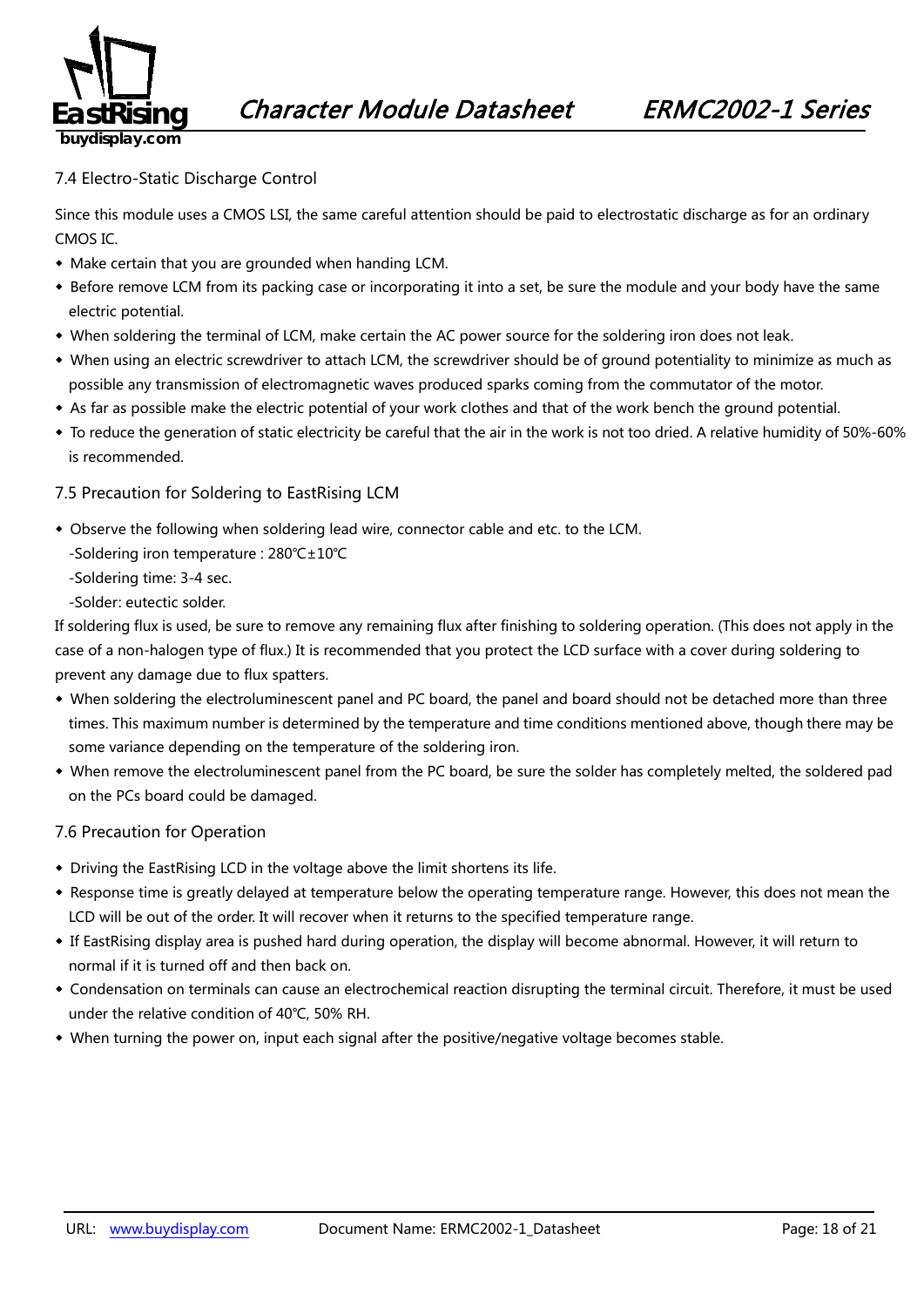

#### 7.7 Limited Warranty

*49B163*Unless agreed between EastRising and customer, EastRising will replace or repair any of its LCD modules which are found to be functionally defective when inspected in accordance with EastRising LCD acceptance standards (copies available upon request) for a period of one year from date of shipments. Cosmetic/visual defects must be returned to EastRising within 90 days of shipment. Confirmation of such date shall be based on freight documents. The warranty liability of EastRising limited to repair and/or replacement on the terms set forth above. EastRising will not be responsible for any subsequent or consequential events.

#### 7.8 Return Policy

*2B4196*No warranty can be granted if the precautions stated above have been disregarded. The typical examples of violations are: -Broken LCD glass.

- -PCB eyelet damaged or modified.
- -PCB conductors damaged.
- -Circuit modified in any way, including addition of components.
- -PCB tampered with by grinding, engraving or painting varnish.
- -Soldering to or modifying the bezel in any manner.

Module repairs will be invoiced to the customer upon mutual agreement. Modules must be returned with sufficient description of the failures or defects. Any connectors or cable installed by the customer must be removed completely without damaging the PCB eyelet's, conductors and terminals.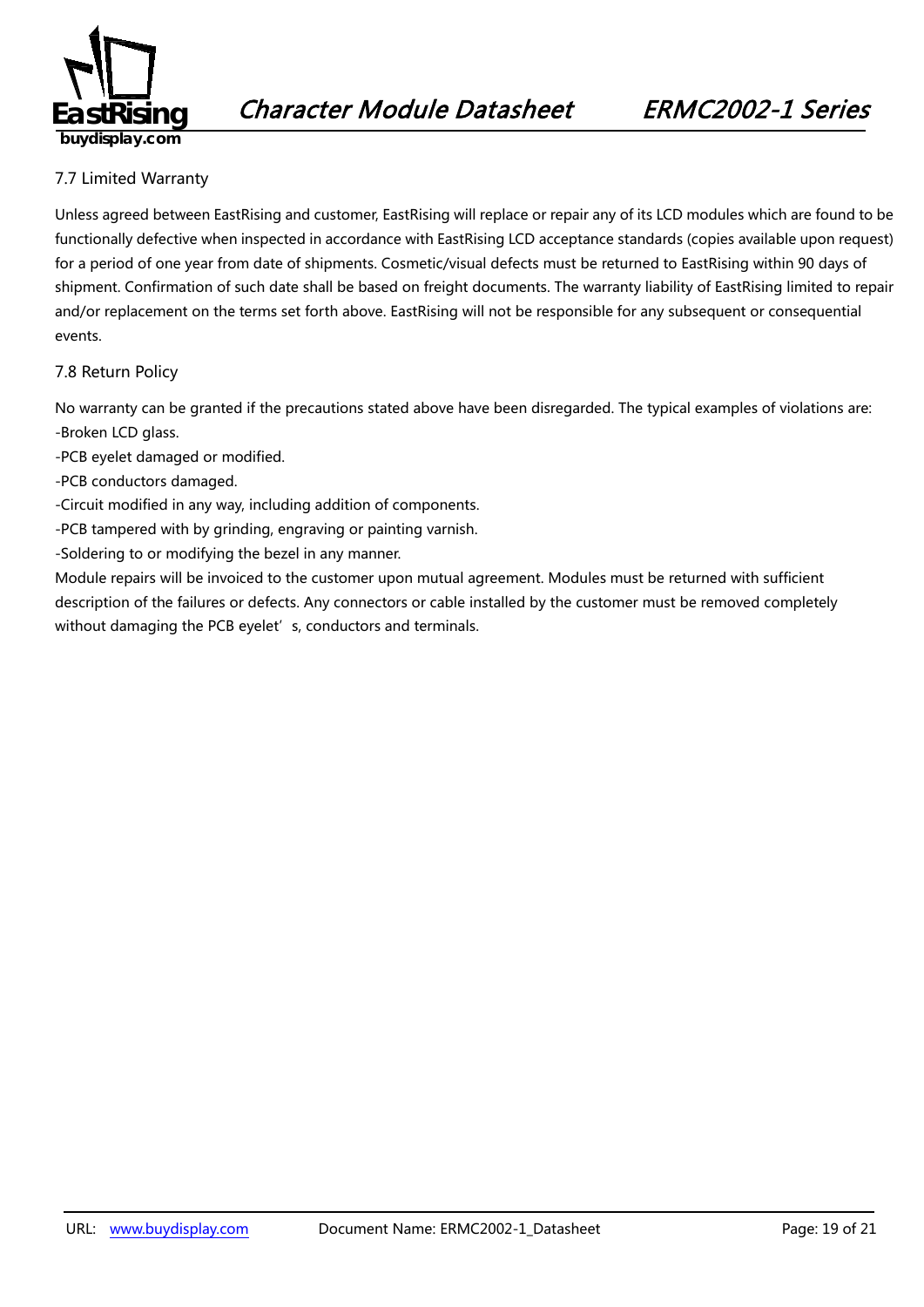

### **8. IMAGE STICKING**

#### 8.1 What is Image Sticking?

If you remain a fixed image on LCD Display for a long period of time, you may experience a phenomenon called Image Sticking. Image Sticking - sometimes also called "image retention" or "ghosting" - is a phenomenon where a faint outline of a previously displayed image remains visible on the screen when the image is changed. It can occur at variable levels of intensity depending on the specific image makeup, as well as the amount of time the core image elements are allowed to remain unchanged on the screen. In POS applications, for example, a button menu which remains fixed, or in which the

"frame" elements (core image) remain fixed and the buttons may change, may be susceptible to image sticking. It is important to note that if the screen is used exclusively for this application, the user may never notice this phenomenon since the screen never displays other content. `It is only when an image other than the "retained" image is shown on the screen that this issue becomes evident. Image sticking is different that the "burn-in" effect commonly associated with phosphor based devices.

#### 8.2 What causes Image Sticking?

Image sticking is an intrinsic behavior of LCD displays due to the susceptibility to polarization of the interior materials (liquid crystals) when used under static, charged conditions (continuously displaying the same image). The individual liquid crystals in an LCD panel have unique electrical properties. Displaying a fixed pattern - such as the POS menu described above – over prolonged periods can cause a parasitic charge build-up (polarization) within the liquid crystals which affects the crystals' optical properties and ultimately prevents the liquid crystal from returning to its normal, relaxed state when the pattern is finally changed. This effect takes place at a cellular level within the LCD, and the effect can cause charged crystal alignment at the bottom or top of a crystal cell in the "z" axis, or even crystal migration to the edges of a cell, again based on their polarity. These conditions can cause image sticking over an entire area, or at boundaries of distinct color change respectively. In either case, when the liquid crystals in the pixels and sub-pixels utilized to display the static image are polarized such that they can not return fully to their "relaxed" state upon deactivation, the result is a faint, visible, retained image on the panel upon presentation of a new, different image. The actual rate of image retention depends on variation factors such as the specific image, how long it is displayed unchanged, the temperature within the panel and even the specific panel brand due to manufacturing differences amongst panel manufacturers.